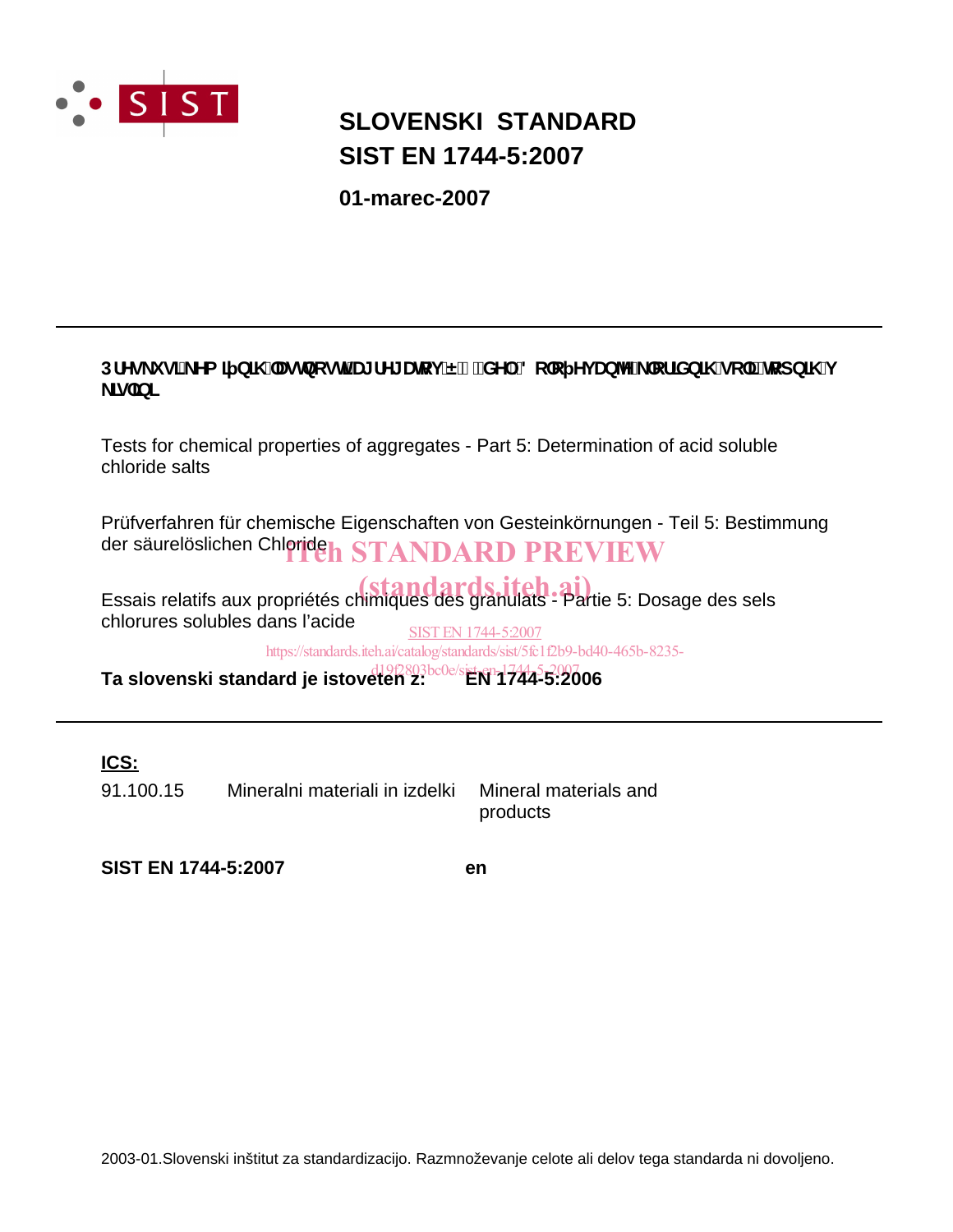# iTeh STANDARD PREVIEW (standards.iteh.ai)

SIST EN 1744-5:2007 https://standards.iteh.ai/catalog/standards/sist/5fc1f2b9-bd40-465b-8235 d19f2803bc0e/sist-en-1744-5-2007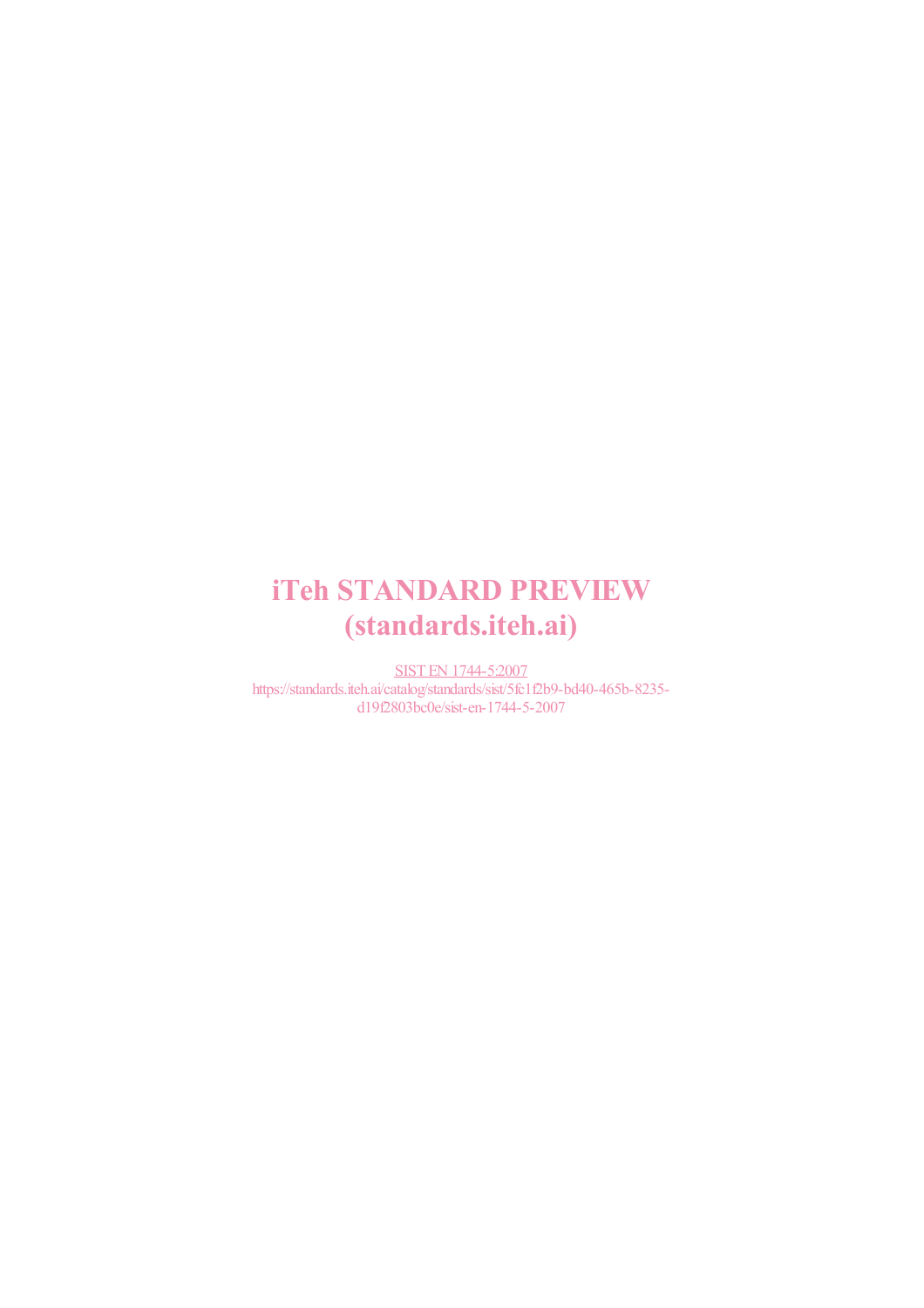# EUROPEAN STANDARD NORME EUROPÉENNE EUROPÄISCHE NORM

# **EN 1744-5**

October 2006

ICS 91.100.15

English Version

# Tests for chemical properties of aggregates - Part 5: Determination of acid soluble chloride salts

Essais pour déterminer les propriétés chimiques des granulats - Partie 5: Détermination de la teneur en chlorures solubles dans l'acide

Prüfverfahren für chemische Eigenschaften von Gesteinkörnungen - Teil 5: Bestimmung der säurelöslichen Chloride

This European Standard was approved by CEN on 28 August 2006.

CEN members are bound to comply with the CEN/CENELEC Internal Regulations which stipulate the conditions for giving this European Standard the status of a national standard without any alteration. Up-to-date lists and bibliographical references concerning such national standards may be obtained on application to the Central Secretariat or to any CEN member.

This European Standard exists in three official versions (English, French, German). A version in any other language made by translation This European bandard exists in three embatricistics (English, French, Seman). A version in any other language made by translation<br>under the responsibility of a CEN member into its own language and notified to the Central versions.

CEN members are the national standards **bodies of Austria, Belgium, Cyprus, Czech** Republic, Denmark, Estonia, Finland, France, Germany, Greece, Hungary, Iceland, Ireland, Italy, Latvia, Lithuania, Luxembourg, Malta, Netherlands, Norway, Poland, Portugal, Romania, Slovakia, Slovenia, Spain, Sweden, Switzerland and United Kingdom. SIST EN 1744-5:2007

> https://standards.iteh.ai/catalog/standards/sist/5fc1f2b9-bd40-465b-8235 d19f2803bc0e/sist-en-1744-5-2007



EUROPEAN COMMITTEE FOR STANDARDIZATION COMITÉ EUROPÉEN DE NORMALISATION EUROPÄISCHES KOMITEE FÜR NORMUNG

**Management Centre: rue de Stassart, 36 B-1050 Brussels**

Ref. No. EN 1744-5:2006: E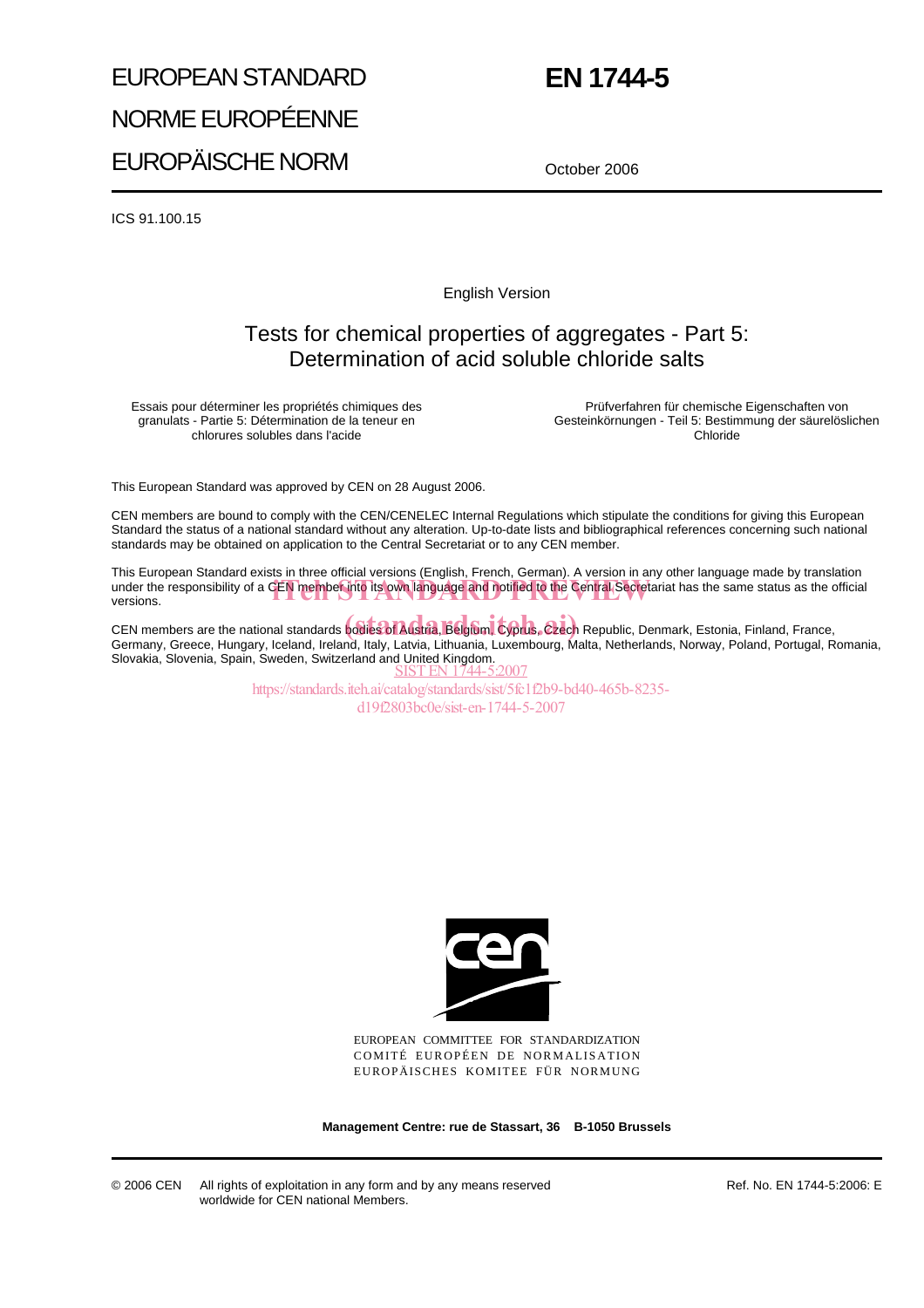# **Contents**

| $\mathbf{1}$    |                                                                                |  |
|-----------------|--------------------------------------------------------------------------------|--|
| $\overline{2}$  |                                                                                |  |
| 3               |                                                                                |  |
| 4<br>4.1<br>4.2 | Reagents for determination of acid -soluble chloride salts (Volhard method)  5 |  |
| 5               |                                                                                |  |
| 6               |                                                                                |  |
| $\overline{7}$  |                                                                                |  |
| 8               |                                                                                |  |
| 9               |                                                                                |  |
| 10              |                                                                                |  |
| 11              |                                                                                |  |
|                 |                                                                                |  |

SIST EN 1744-5:2007<br>https://standards.iteh.ai/catalog/standards/sist/5fc1f2b9-bd40-465b-8235d19f2803bc0e/sist-en-1744-5-2007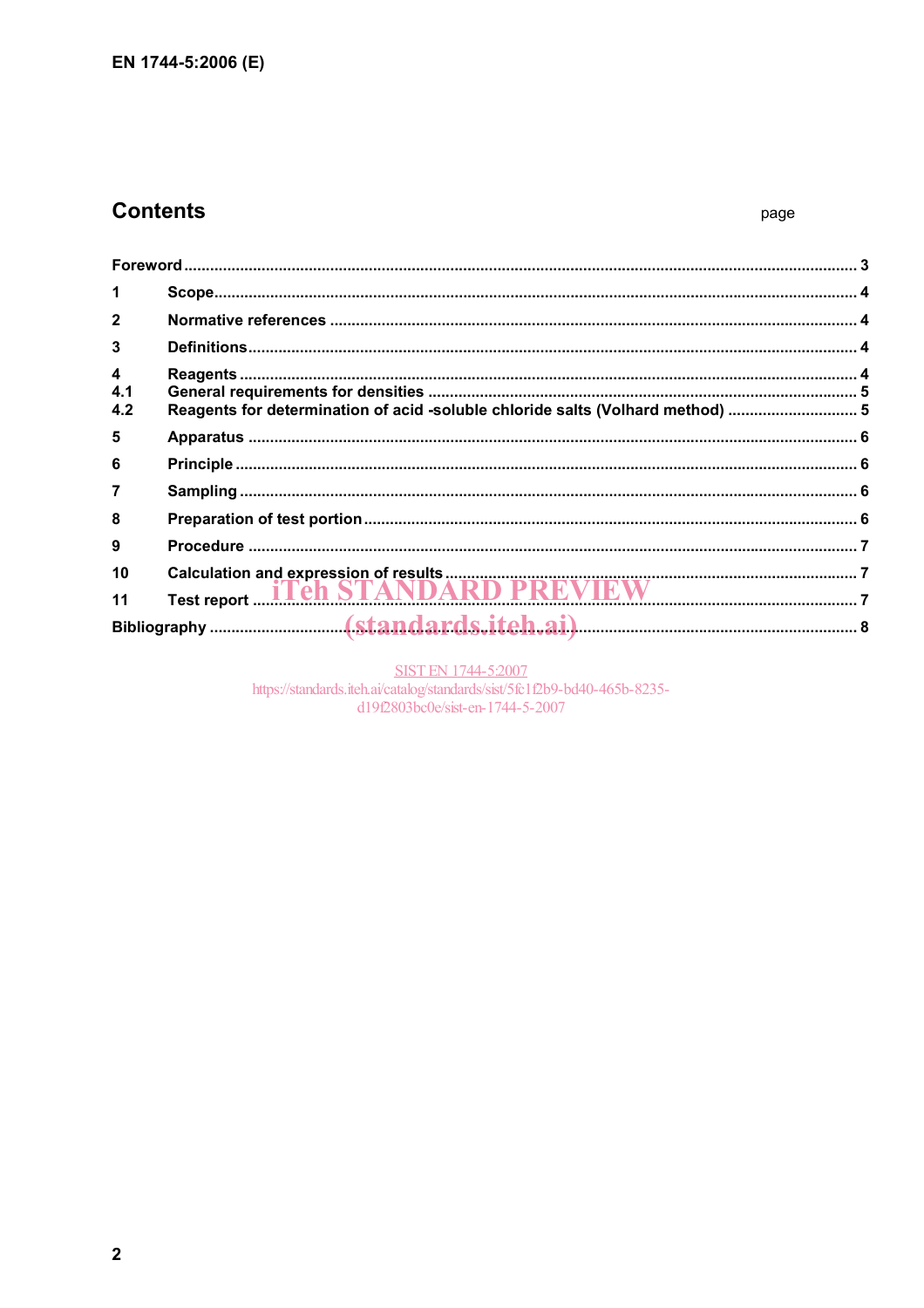# **Foreword**

This document (EN 1744-5:2006) has been prepared by Technical Committee CEN/TC 154, "*Aggregates*", the secretariat of which is held by BSI.

This European Standard shall be given the status of a national standard, either by publication of an identical text or by endorsement, at the latest by April 2007, and conflicting national standards shall be withdrawn at the latest by April 2007.

This standard forms part of a series of tests for chemical properties of aggregates. Test methods for other properties of aggregates will be covered by Parts of the following European Standards:

EN 932 Tests for general properties of aggregates

EN 933 Tests for geometrical properties of aggregates

EN 1097 Tests for mechanical and physical properties of aggregates

EN 1367 Tests for thermal and weathering properties of aggregates

 $EN 13179$  Tests for filler aggregate used in bituminous mixtures  $VEW$ 

The other parts of EN 1744 are, or will **andards.itch.ai**)

Part 1: Chemical analysis SIST EN 1744-5:2007 https://standards.iteh.ai/catalog/standards/sist/5fc1f2b9-bd40-465b-8235-

Part 2: Determination of resistance to alkaliBreaction en-1744-5-2007

Part 3: Preparation of eluates by leaching of aggregates

Part 4: Determination of water susceptibility of fillers for bituminous mixtures

Part 6: Determination of the influence of recycled aggregate extract on the initial setting time of cement

According to the CEN/CENELEC Internal Regulations, the national standards organizations of the following countries are bound to implement this European Standard: Austria, Belgium, Cyprus, Czech Republic, Denmark, Estonia, Finland, France, Germany, Greece, Hungary, Iceland, Ireland, Italy, Latvia, Lithuania, Luxembourg, Malta, Netherlands, Norway, Poland, Portugal, Romania, Slovakia, Slovenia, Spain, Sweden, Switzerland and United Kingdom.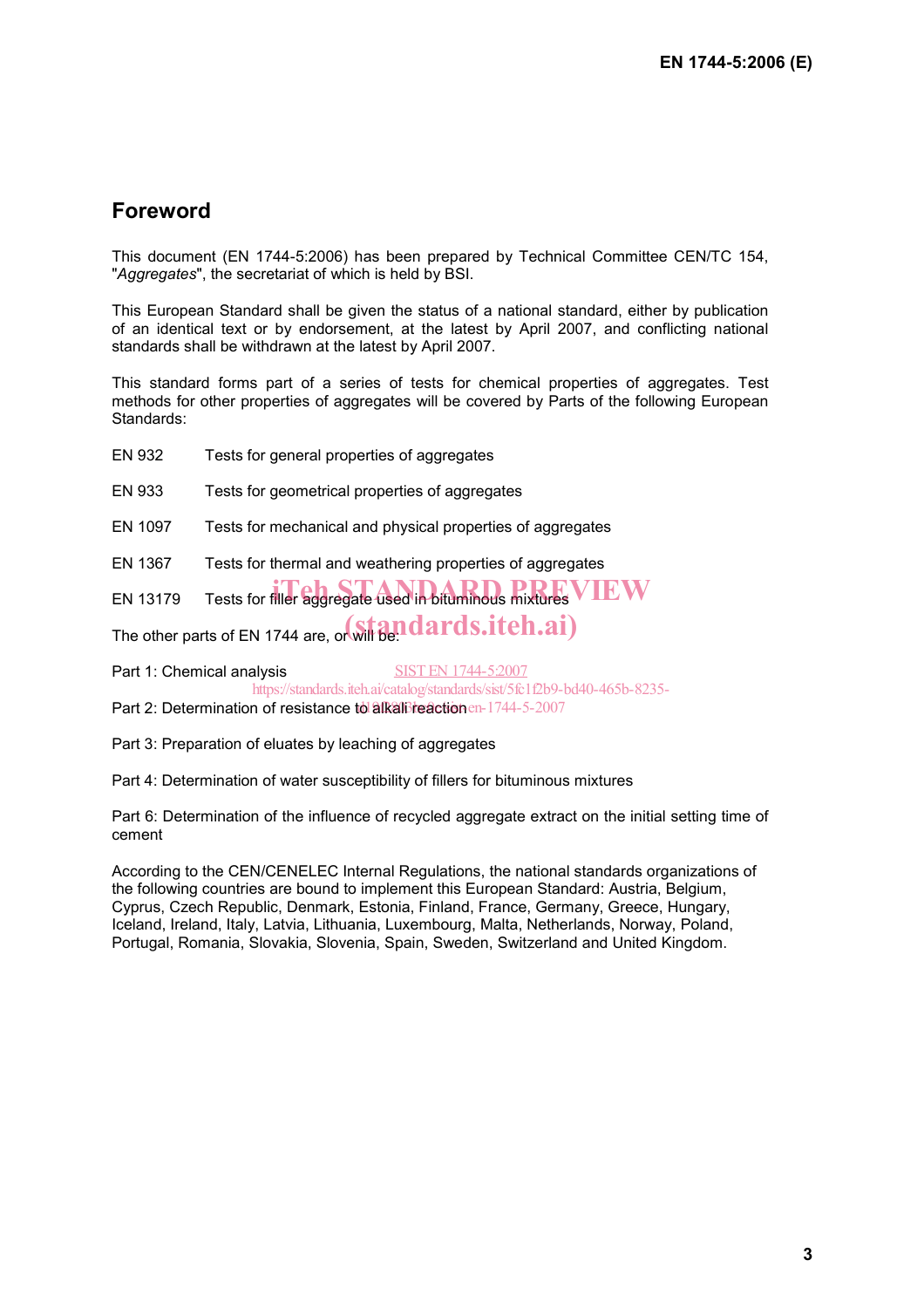## **1 Scope**

This European Standard specifies the procedure for the determination of acid soluble chloride salts which may be present in aggregates. This test is suitable for aggregates where the chloride content does not derive directly from contact with, or immersion in, saline water. Examples of such aggregates are: recycled aggregates containing hydrated cement, where chloride may be bound as calcium chloroaluminates; and some aggregates from desert areas where chloride is occluded within the aggregate particles.

## **2 Normative references**

The following referenced documents are indispensable for the application of this European Standard. For dated references, only the edition cited applies. For undated references, the latest edition of the referenced document (including any amendments) applies.

EN 1744-1:1998, *Tests for chemical properties of aggregates — Part 1: Chemical analysis*

EN 932-1, *Tests for general properties of aggregates — Part 1: Methods for sampling*

EN 932-5, *Tests for general properties of aggregates — Part 5: Common equipment and calibration* 

ISO 384, *Laboratory glassware — Principles of design and construction of volumetric glassware*

**ISO 1042:1983,** *Laboratory glassware* A one-mark volumetric flasks VIEW

# (standards.iteh.ai)

## **3 Definitions**

SIST EN 1744-5:2007

For the purposes of this //standards.iteh.ai/gratalog/standards/sist/5fc1f2b9-bd40-465b-8235d19f2803bc0e/sist-en-1744-5-2007

#### **3.1**

**test portion** 

sample used as a whole in a single test

#### **3.2**

#### **test specimen**

when a test method requires more than one determination of a property, the test specimen is the sample used in a single determination

#### **3.3**

#### **laboratory sample**

reduced sample derived from a bulk sample for laboratory testing

## **4 Reagents**

Unless otherwise stated, use only analytical grade reagents and demineralised water, or water of equivalent purity.

NOTE 1 Unless otherwise stated "%" means "% by mass".

NOTE 2 Where no tolerances are given for reagent volumes or masses, the values quoted are approximate. In such cases volumes delivered from measuring cylinders and indicated masses using the ordinary balance specified in 5.1 are considered sufficiently accurate for the purposes of this European Standard.

NOTE 3 Unless otherwise stated reagent solutions may be assumed to have long-term stability.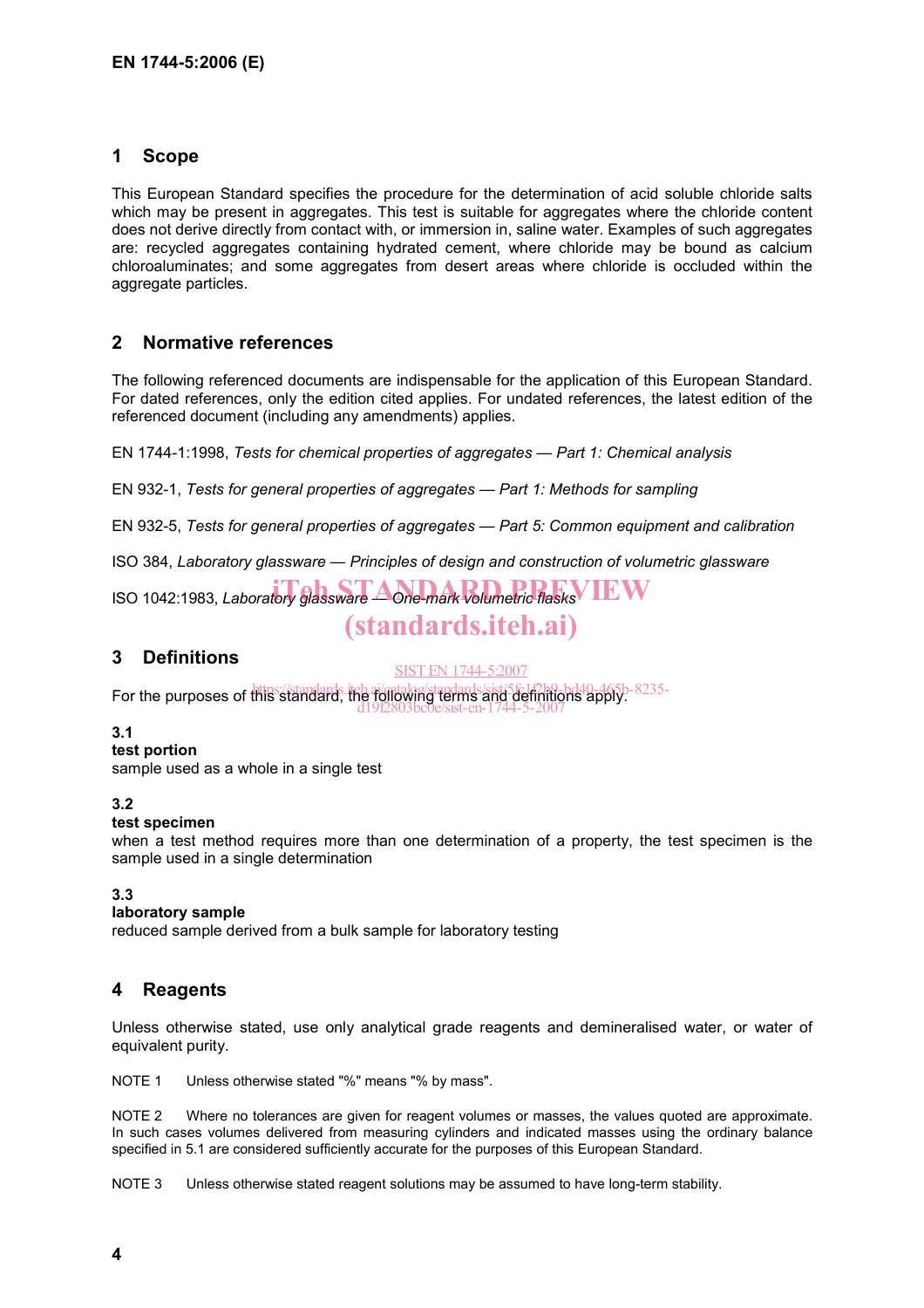NOTE 4 All chemicals should be treated as potential poisons with toxic properties and appropriate precautions taken before their use. Always take time to assess possible hazards before starting any procedures and constant attention should be maintained.

#### **4.1 General requirements for densities**

The following concentrated liquid reagents required by this standard shall have the following densities in grams per cubic centimetre at  $(20 \pm 3)$  °C.

| Hydrochloric acid  | $: 1.18$ to 1.19 |
|--------------------|------------------|
| Nitric acid        | : 1.40 to 1.42   |
| Sulfuric acid      | ∶ 1.84           |
| Ammonium hydroxide | $: 0.88$ to 0.91 |

The degree of dilution shall be indicated as a volumetric sum.

NOTE Ready for use solutions are allowed as an alternative.

#### **4.2 Reagents for determination of acid -soluble chloride salts (Volhard method)**

**4.2.1** Silver nitrate (AgNO<sub>3</sub>) solution: 0,100 mol/l is prepared by drying about 20 g of silver nitrate for at least 1 h at a temperature of (110  $\pm$  5) °C, allowing it to cool in a dessicator, weighing (16,987  $\pm$ 0,001) g of the dried silver nitrate, then dissolving it in water and diluting it to 1 l in a volumetric flask (5.6). Store the solution in the amber-coloured glass reagent bottle (5.7) and protect from prolonged exposure to sunlight. iTeh STANDARD PREVIEW

**4.2.2** Thiocyanate (KSCN or NH4SCN) solution: approximately 0,1 mol/l is prepared by dissolving 4.2.2 I mocyanate (KSCN or NH<sub>4</sub>SCN) solution: approximately 0,1 mol/i is prepared by dissolving<br>9,7 g of potassium thiocyanate or **7,6 g of ammonium thiocyanate** in water and diluting it to 1 l in a volumetric flask.

SIST EN 1744-5:2007<br>Pipette 25 ml of silver nitrate solution (4.2.1) into a flask (5.8) and add 5 ml of nitric acid (4.2.3) and 1 ml of ammonium iron (III) sulfate indicator solution (4.2.5) $_{2007}$ at. httrate\_solution\_4.c<sub>atalog</sub>/standards/sist/5fc2fc99-bd40-465b-8235-i

Add the thiocyanate solution from a burette (5.9) until the first permanent colour change occurs, that is from white opalescence to pale brown. Note the volume of thiocyanate solution  $(V_0)$  added.

Calculate the concentration of the thiocyanate solution  $c<sub>T</sub>$ , (in moles per litre), from the following equation:

$$
c_T = 2.5/V_0 \tag{1}
$$

where  $V_0$  is the volume of thiocyanate added (in millilitres).

Standardize the solution at weekly intervals or before use if the tests are carried out infrequently.

**4.2.3** Nitric acid (HNO<sub>3</sub>): approximately 6 mol/l is prepared by adding 100 ml of nitric acid (4.1) to 150 ml of water, boiling the diluted acid in a fume cupboard (5.11) until it is colourless and allowing to cool to room temperature.

**4.2.4** Chloride free technical grade 3,5,5,-trimethylhexan-1-ol.

**4.2.5** Ammonium iron (III) sulfate NH<sub>4</sub>Fe(SO<sub>4</sub>)<sub>2</sub>.12H<sub>2</sub>O indicator solution is prepared by adding 60 g of water to 50 g of ammonium iron (III) sulfate, warming until it dissolves, and adding 10 ml of nitric acid (4.2.3).

Allow the solution to cool to room temperature and store it in a glass bottle (5.10).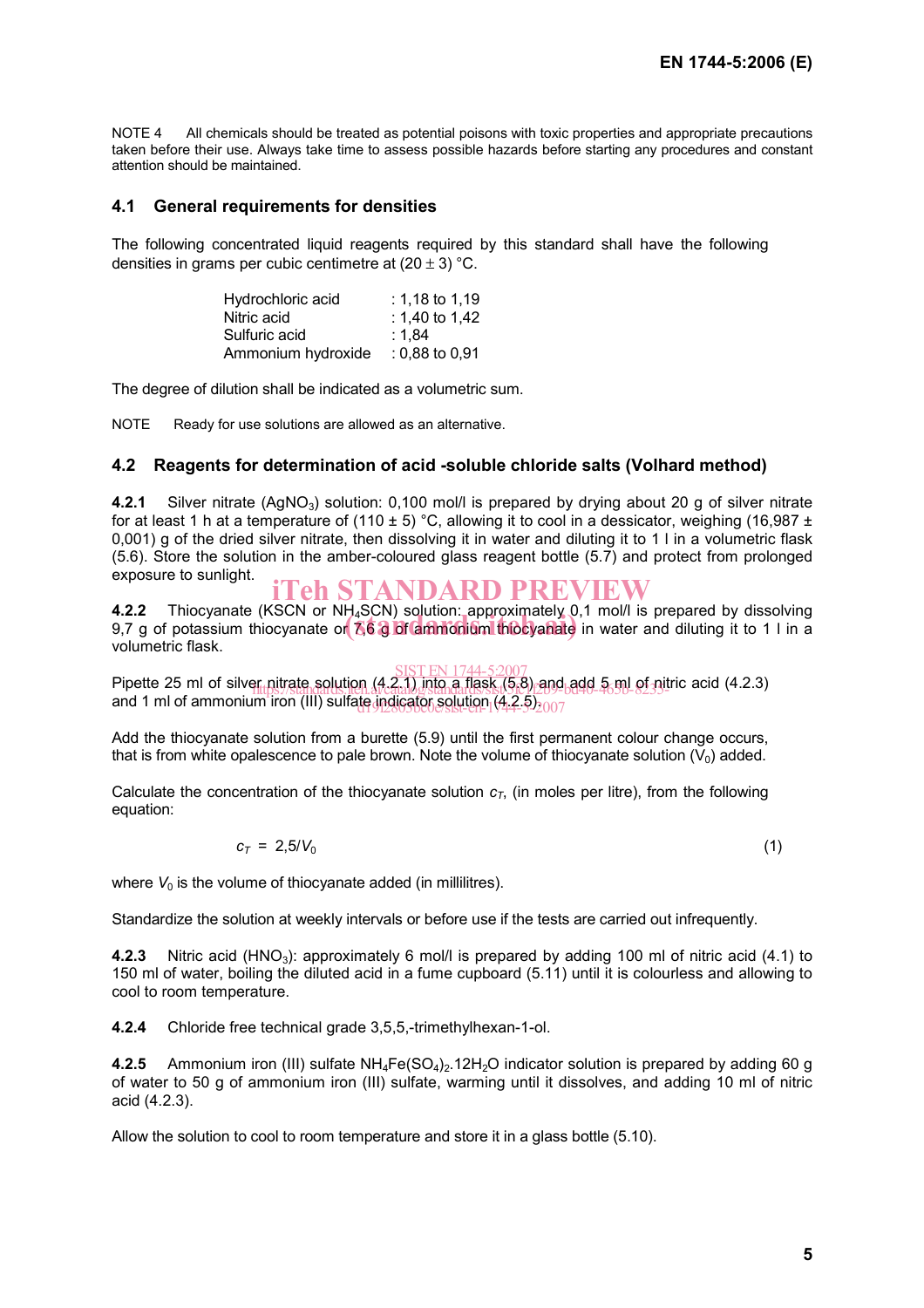# **5 Apparatus**

All apparatus shall comply with the general requirements of EN 932-5.

All volumetric glassware shall be of class B accuracy as defined in ISO 384. Volumetric glassware of class A shall be used for audit test and type test.

**5.1** Balance, capable of weighing up to 100 g, readable to the nearest 0,1 mg.

**5.2** Two filter funnels, of approximately 100 mm diameter with coarse filter papers (pore diameter approximately 20  $\mu$ m); of diameters appropriate to the size of the funnels.

**5.3** Two 250 ml beakers.

- **5.4** Glass rods.
- **5.5** Pipette: 1 ml, 5 ml, 25 ml
- **5.6** Two volumetric flasks, capacity of 1 l, complying with the requirements of ISO 1042.
- **5.7** Amber-coloured glass reagent bottles.
- **5.8** Stoppered conical flasks, 100 ml and 250 ml capacity.
- **5.9** Burette, 50 ml size, graduated to 0,1 ml. iTeh STANDARD PREVIEW
- **5.10** Plain glass reagent bottles.
- (standards.iteh.ai)
- **5.11** Fume cupboard.

SIST EN 1744-5:2007 https://standards.iteh.ai/catalog/standards/sist/5fc1f2b9-bd40-465b-8235 d19f2803bc0e/sist-en-1744-5-2007

## **6 Principle**

This method gives the total halide content except for fluoride and expresses the result as chloride ion content.

The aggregate sample is reduced to a fine powder and extracted with boiling dilute nitric acid.

NOTE Sulfides are oxidised into sulfates and do not interfere.

The dissolved chloride is precipitated using a known volume of standard silver nitrate solution. After boiling, the precipitate and the remaining solid aggregate are washed with a dilute nitric acid and discarded. The filtrate and washings are cooled to room temperature and the residual silver nitrate is titrated with a standard thiocyanate solution using an iron (III) salt as an indicator (Volhard method).

## **7 Sampling**

The laboratory sample shall be taken in accordance with the procedures specified in EN 932-1. Ensure that the laboratory sample is representative of the moisture content as well as the solids.

## **8 Preparation of test portion**

The test specimen is prepared using the procedure given in EN 1744-1:1998, 12.3. Take approximately 2 g of the powdered sample as the test specimen.